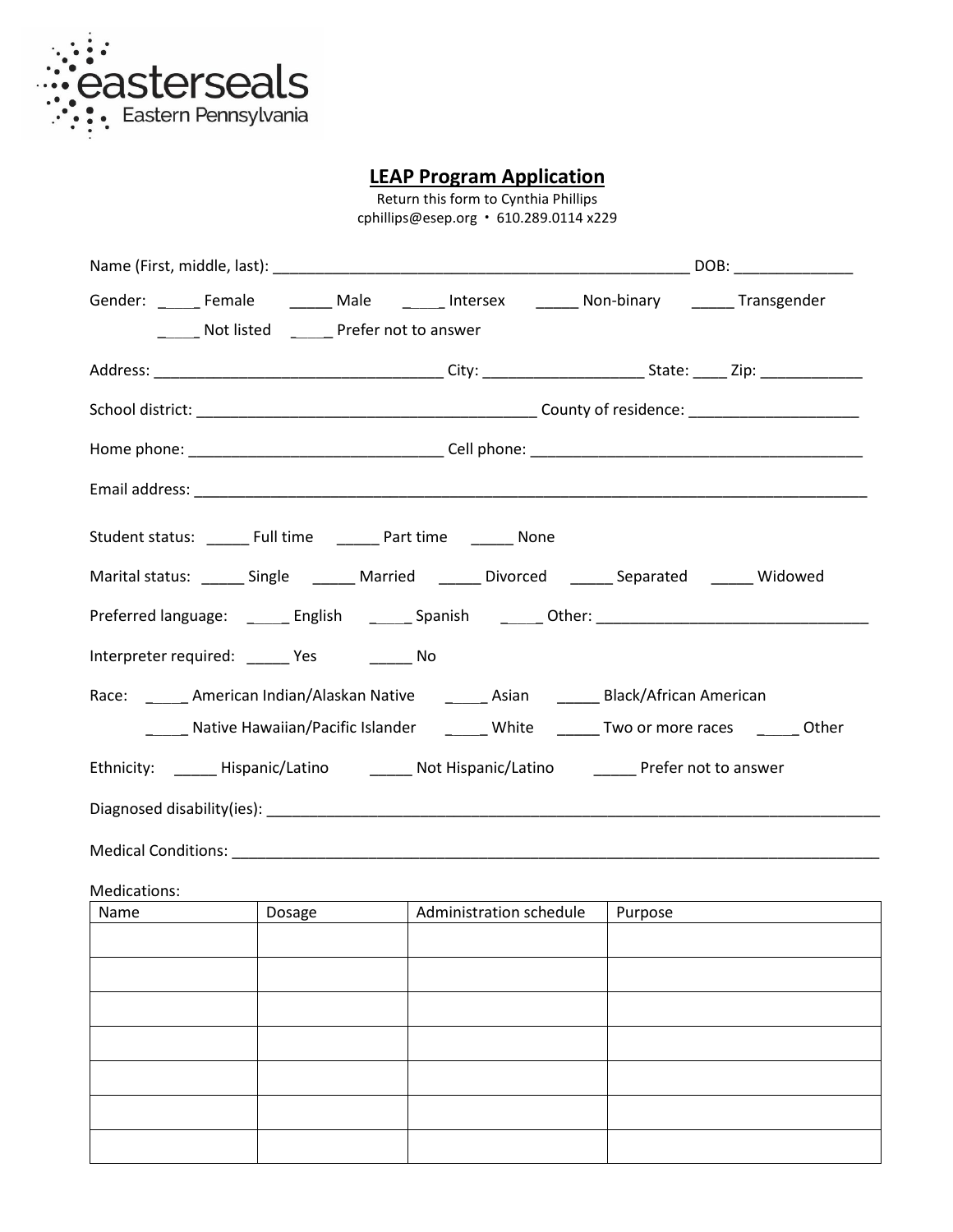| With whom do you live?              |  |  |  |
|-------------------------------------|--|--|--|
|                                     |  |  |  |
|                                     |  |  |  |
|                                     |  |  |  |
|                                     |  |  |  |
|                                     |  |  |  |
|                                     |  |  |  |
| <b>Emergency contact:</b>           |  |  |  |
|                                     |  |  |  |
|                                     |  |  |  |
|                                     |  |  |  |
|                                     |  |  |  |
|                                     |  |  |  |
| <b>Secondary emergency contact:</b> |  |  |  |
|                                     |  |  |  |
|                                     |  |  |  |
|                                     |  |  |  |
|                                     |  |  |  |
|                                     |  |  |  |
| <b>Family doctor:</b>               |  |  |  |
|                                     |  |  |  |
|                                     |  |  |  |
|                                     |  |  |  |
| Psychiatrist:                       |  |  |  |
|                                     |  |  |  |
|                                     |  |  |  |
|                                     |  |  |  |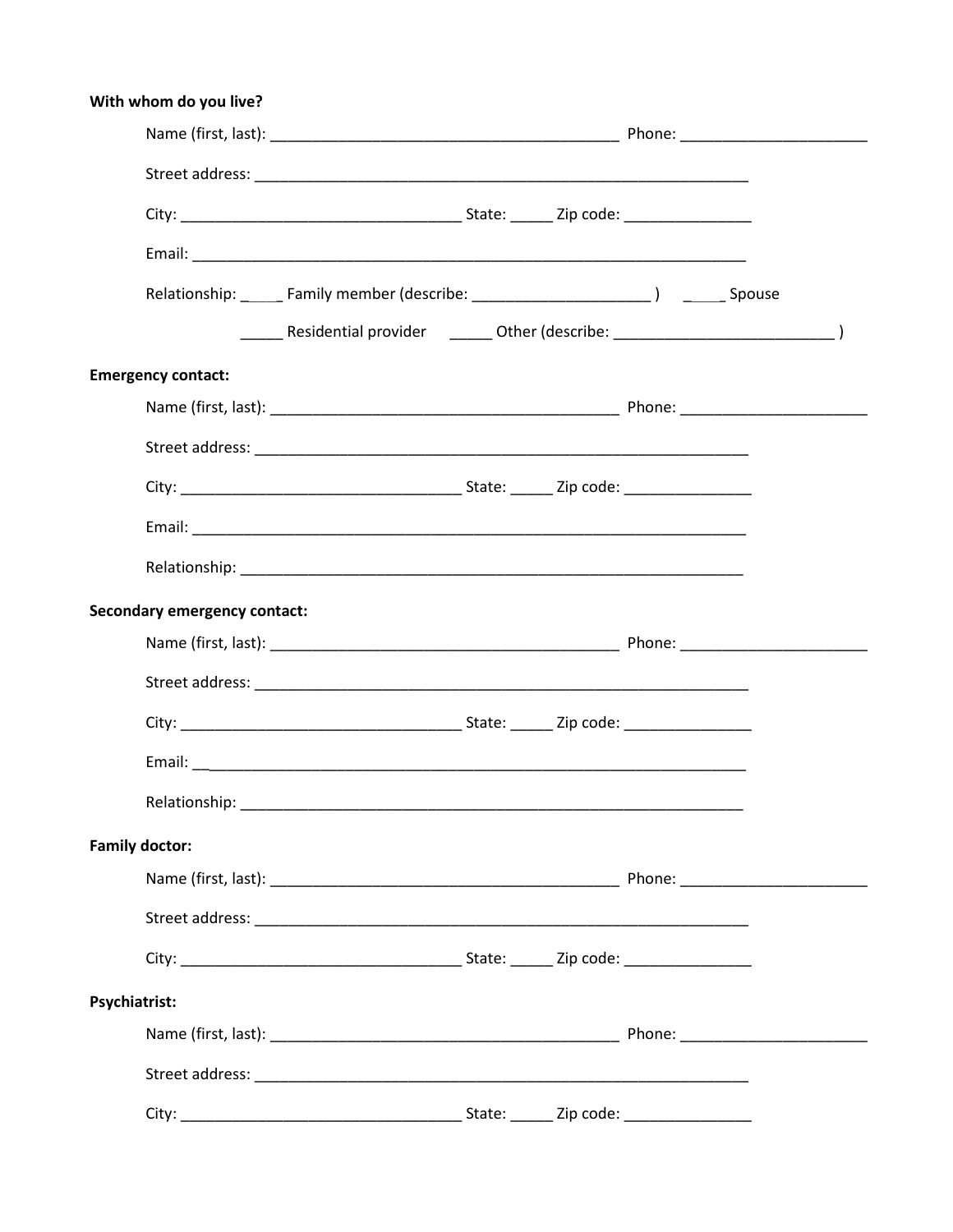| Psychologist/therapist:                                                           |  |  |  |  |  |
|-----------------------------------------------------------------------------------|--|--|--|--|--|
|                                                                                   |  |  |  |  |  |
|                                                                                   |  |  |  |  |  |
|                                                                                   |  |  |  |  |  |
| <b>Specialist doctor:</b>                                                         |  |  |  |  |  |
|                                                                                   |  |  |  |  |  |
|                                                                                   |  |  |  |  |  |
|                                                                                   |  |  |  |  |  |
| <b>Other Agency Involvement:</b>                                                  |  |  |  |  |  |
|                                                                                   |  |  |  |  |  |
|                                                                                   |  |  |  |  |  |
|                                                                                   |  |  |  |  |  |
| Other community provider name (first, last): ___________________________________  |  |  |  |  |  |
| <b>High School Attended:</b>                                                      |  |  |  |  |  |
|                                                                                   |  |  |  |  |  |
| Dates of attendance: _____________________________Graduated: ______Yes _______No  |  |  |  |  |  |
| <b>Benefits Amount per Month:</b>                                                 |  |  |  |  |  |
|                                                                                   |  |  |  |  |  |
| Were you ever convicted of a felony? ______ Yes (provide details below) ______ No |  |  |  |  |  |

## **Other Information:**

Please list any other information important to know to serve you in the best manner.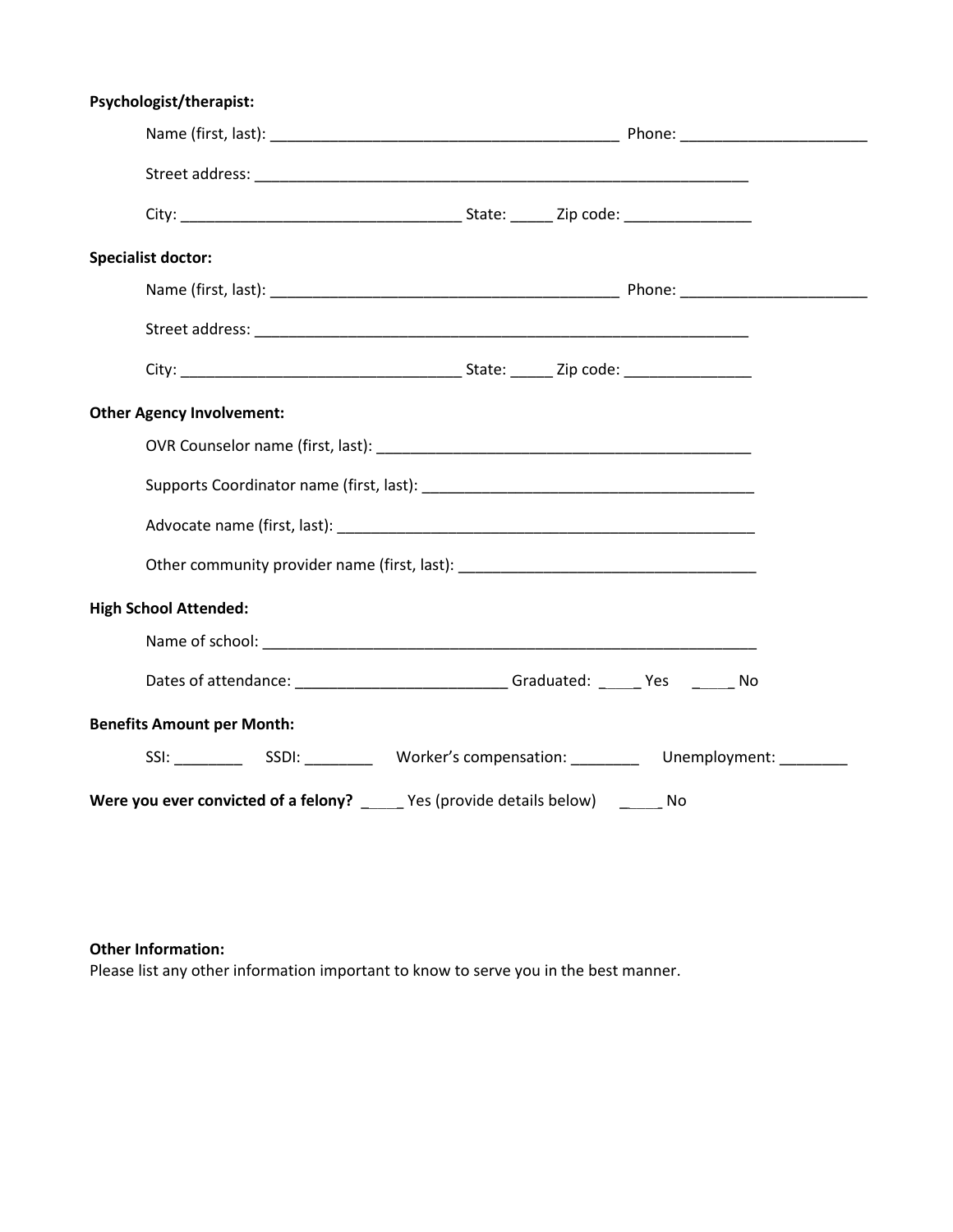## **Work History:**

| Start date: ______________ | End Date: ________________ |  |  |  |
|----------------------------|----------------------------|--|--|--|
| Reason for leaving:        |                            |  |  |  |

| For Easterseals use only    |  |  |
|-----------------------------|--|--|
| Intake date:                |  |  |
| Employee completing intake: |  |  |
| Referral source:            |  |  |
| Referred service:           |  |  |